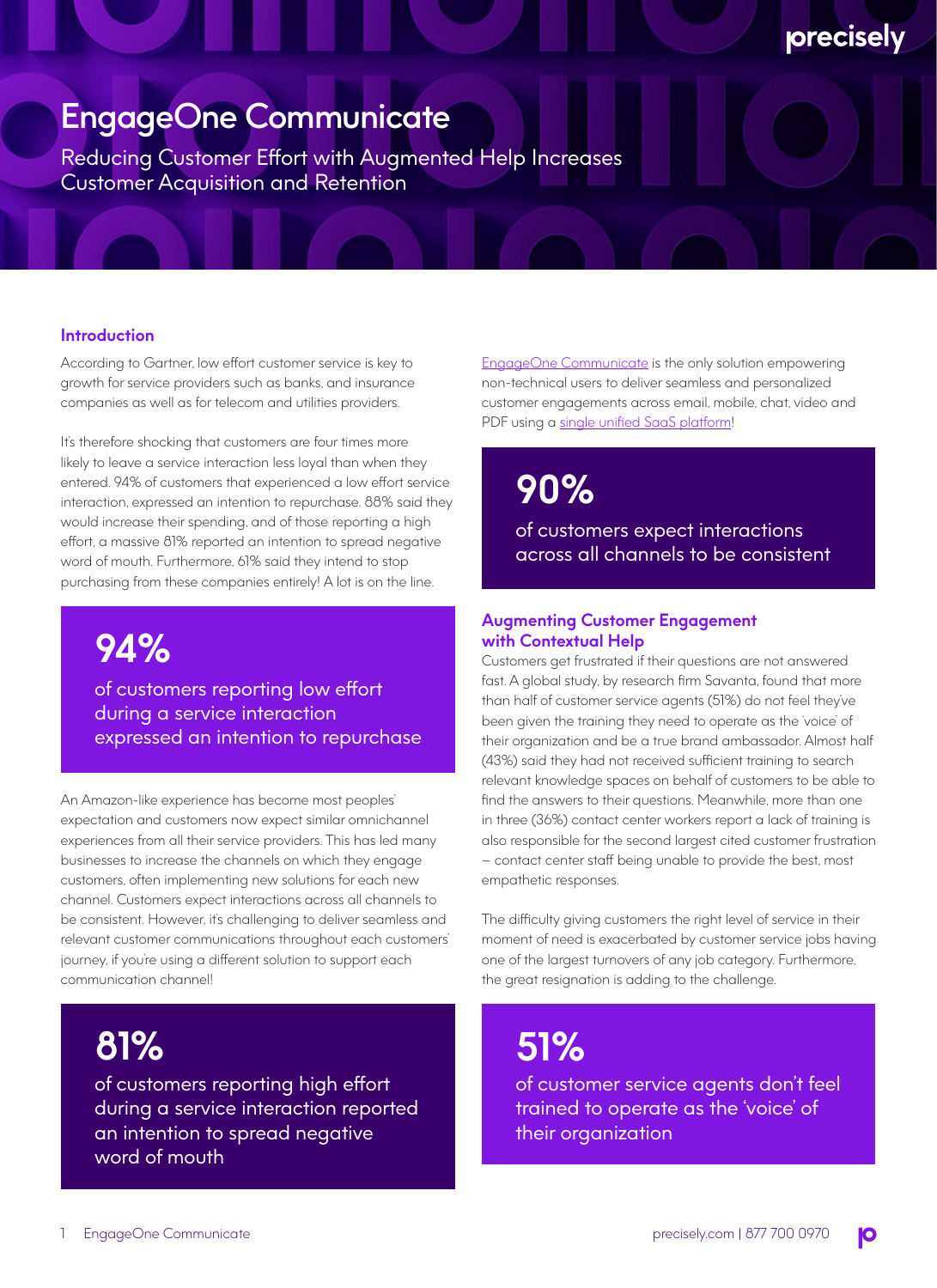In most organizations, the 80/20 rule applies to their customer service. That is, 20% of the questions make up 80% of the total enquiry volume.

## **80/20**

20% of customer questions generate 80% of the call volume

Imagine if 80% of customer enquiries could be answered immediately with the best answer every time. How would your customer satisfaction and retention be impacted if every enquiry was handled by your most skilled and experienced customer service agent? And, what if your customers could receive this help without needing to call?

Delivering this type of service is possible today with contextual help. Contextual help is automated and personalized help delivered via chat or video. What makes contextual help powerful is that even before it is launched it:

- Knows what your customer just read
- Knows the most asked questions about what they read
- Has access to the most effective answer to each of these questions
- Can personalize these answers on the fly using customer data
- And can access recent interaction data to maximize the relevance of each chat or video experience



How would customer satisfaction and retention be impacted if 80% of enquiries were handled by your most skilled and experienced customer service agent?

You can place contextual help links throughout each customer communication and give customers immediate access to the best answers to their questions.

Depending on a customer's preferences, the nature of their question and the most effective format for answering that question, the same contextual link can either launch a personalized chat or video session. Both sessions have access to the same underlying customer data and use it to deliver the most relevant and concise answers.

If based on a customer's preferences a session is initiated on one channel, say chat, but part way through it is determined that video is a more effective medium for helping the customer further then the chat service can offer to launch a personalized and interactive video experience that further helps your customer understand the information she needs to know. Similarly, a video can launch a chat experience if rules suggest that chat is a more effective way of answering your customer's current question.

When the chat service cannot automatically answer a question. it seamlessly hands the session to a live agent. Details of the current interaction are automatically presented to the agent giving him the context he needs to efficiently help your customer and not have to ask questions that your customer has already answered!

With analytic insights into each step of a customer's journey, including what events led to questions requiring help from a live agent these questions can be answered automatically in the future too.

The barrier to automating the resolution for most customer enquiries has never been lower. Now non-technical users can design, manage, and optimize automated workflows to resolve commonly asked questions throughout a customer's journey. Automated workflows that understand your customer's context and use personalized chat and video to delight your customers with just the information they need when they need it and in their preferred format.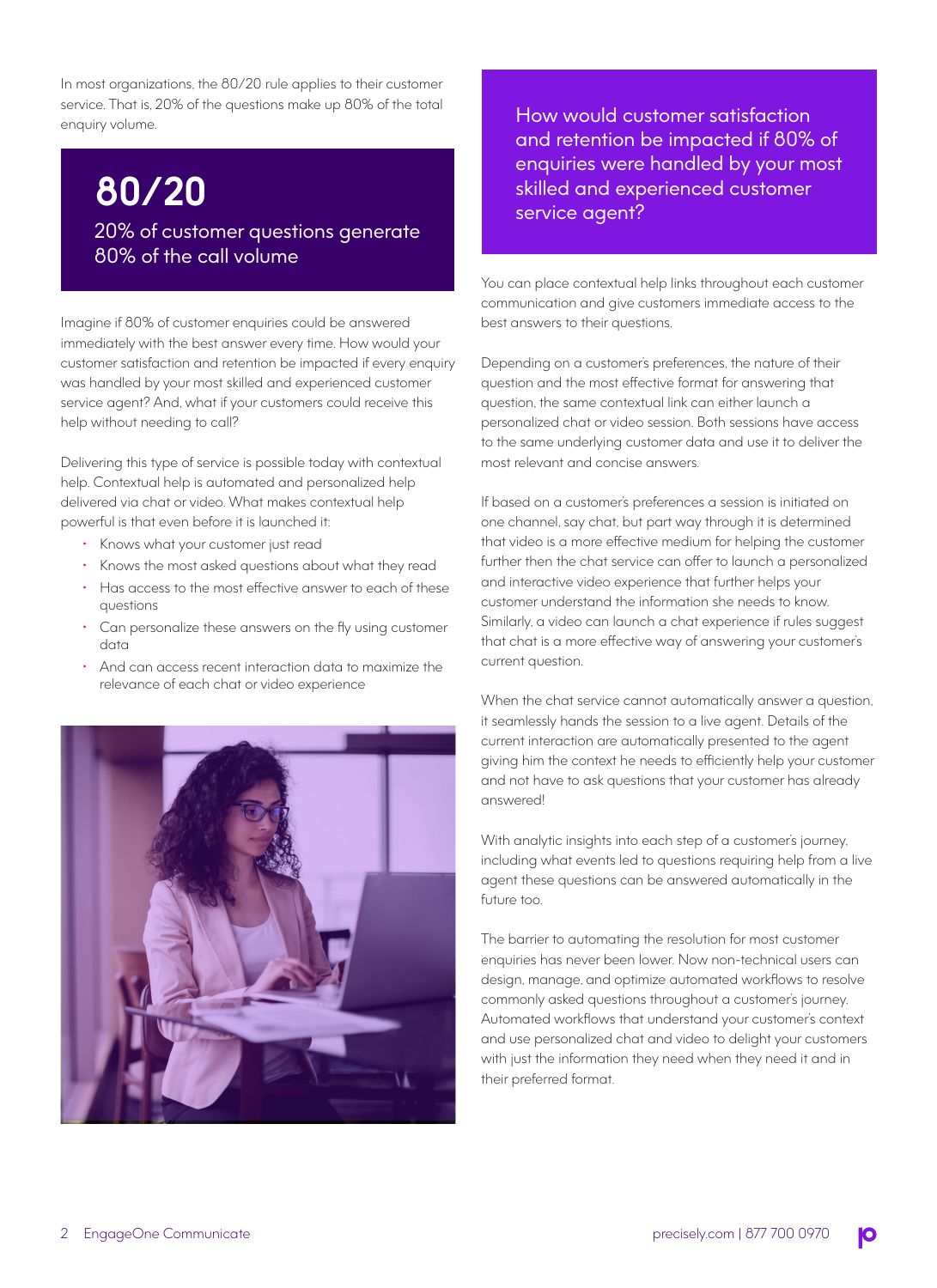### **EngageOne Communicate in Action**

Below are links to industry specific use case demos of EngageOne Communicate in action. Each link connects to a demo episode player that allows you to skip and rewatch each part of the demo as you wish.

- [Financial Services Onboarding](https://preview-us-east-1-mt-prod2.engageone.video/communicate_ep_finance_onboarding/embed-iframe.php)
- [Financial Services Payment Holiday](https://us-east-1-mt-preprod2.engageone.video/communicate_ep_finance_paymt_holiday/embed-iframe.php)
- [Public Sector Subsidy & Benefits Applications](https://preview-us-east-1-mt-prod2.engageone.video/communicate_ep_govt_subsidy/embed-iframe.php)
- [Healthcare Onboarding](https://preview-us-east-1-mt-prod2.engageone.video/communicate_ep_healthcare_onboarding/embed-iframe.php)
- [Insurance Claims Processing](https://preview-us-east-1-mt-prod2.engageone.video/communicate_ep_insurance_claims/embed-iframe.php)
- [Insurance Onboarding](https://preview-us-east-1-mt-prod2.engageone.video/communicate_ep_insurance_onboarding/embed-iframe.php)
- [Retail Better Service & Increased Sales](https://preview-us-east-1-mt-prod2.engageone.video/communicate_ep_retail_better_service/embed-iframe.php)
- **[Telecom Customer Onboarding](https://preview-us-east-1-mt-prod2.engageone.video/acmetel_onboarding_demo/embed-iframe.php)**
- [Utilities Arrears Collection](https://us-east-1-mt-preprod2.engageone.video/communicate_ep_utilities_arrears/embed-iframe.php)
- [Utilities Customer Acquisition & Onboarding](https://preview-us-east-1-mt-prod2.engageone.video/communicate_ep_utilities_onboarding/embed-iframe.php)

### **Conclusion**

[EngageOne Communicate](https://www.precisely.com/product/engageone-communicate/engageone-communicate) is the only solution empowering non-technical users to deliver seamless customer engagements that are personalized across email, mobile, chat, video and PDF, all using a unified SaaS platform!

The future of delivering personalized and automated help to 80% of your customer inquiries is here today. With EngageOne Communicate you give your customers exactly the information they need via personalized and interactive chat and video, answering their questions with minimum effort.

According to Gartner, low effort customer service is key to growth for service providers such as banks, and insurance companies as well as for telecom and utilities providers.

We would welcome the opportunity to discuss your requirements. Please use [this link](https://www.precisely.com/contact) if you would like to schedule a conversation.